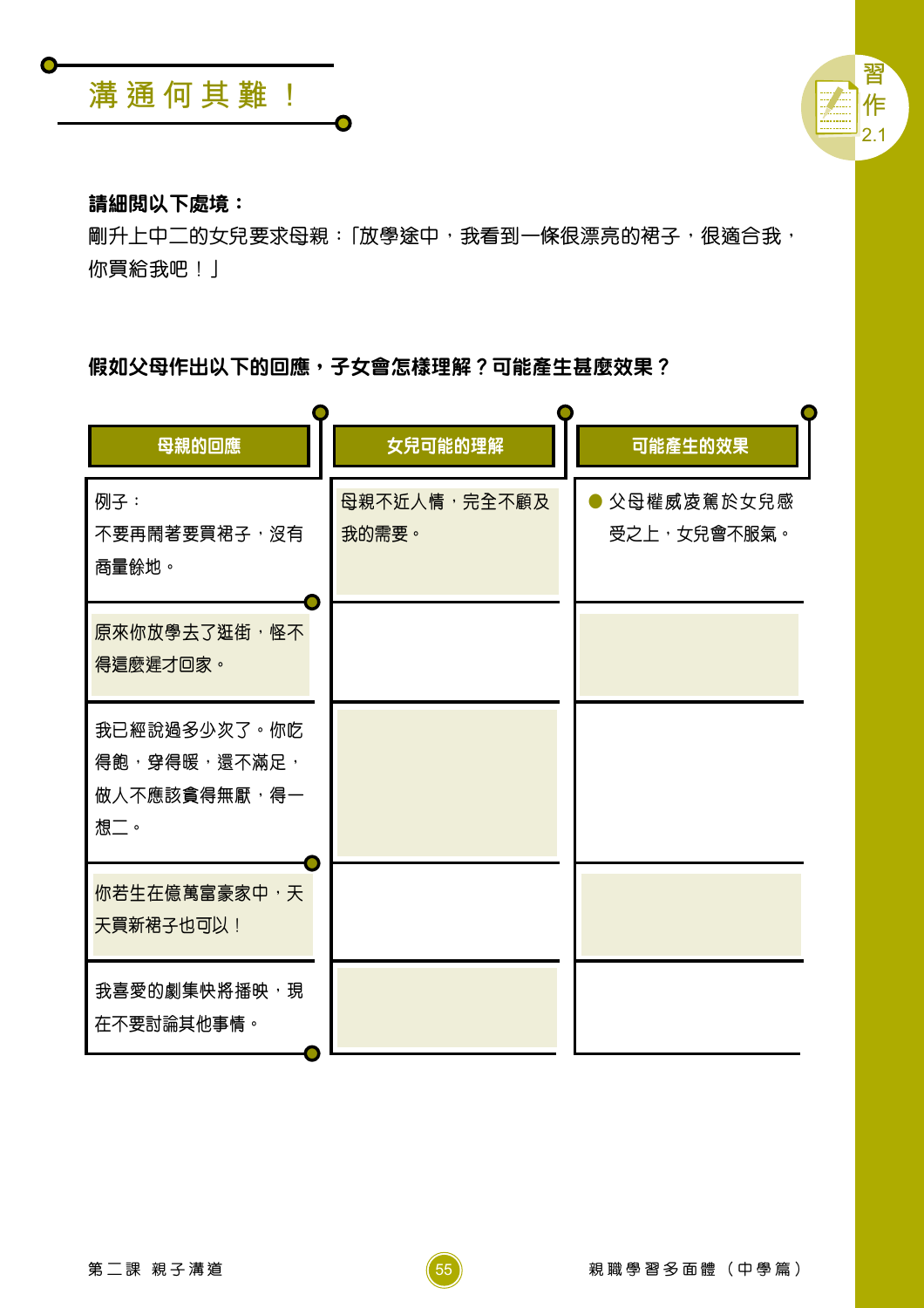

 $\overline{\bullet}$ 

| 處境                                                                                  | 表面訊息                   | 子女的感受                     | 父母回應子女的感受                     |  |
|-------------------------------------------------------------------------------------|------------------------|---------------------------|-------------------------------|--|
| 1. 女兒一邊做功課一邊說:<br>「唉!老師為何給我們這麼艱<br>深的數學題!」                                          | 發脾氣,埋怨<br>老師           | 覺得力有不逮、<br>十分苦惱           | 「老師給你們的題目很深<br>奧, 你覺得難以應付吧! 」 |  |
| 2. 兒子在店舖窗櫥外注視<br>著新出版的漫畫,但拍一拍<br>錢包後,便說:「我才不希<br>罕!這本漫畫一定不好看!」                      | 漫畫不好看,<br>買不買也沒有<br>所謂 | 吃不到的葡萄是<br>酸的,掩飾無奈<br>的感覺 | 「沒錢買自己想要的東西,<br>的確感到很無奈。」     |  |
| 3. 女兒對爸爸說:「玲玲和<br>嘉嘉不再和我說話了! 」                                                      |                        |                           |                               |  |
| 4. 兒子對媽媽說:「今天乒<br><b>乓球比賽,我輸了,其他同</b><br>學都取笑我。」                                    |                        |                           |                               |  |
| 5. 女兒滿懷心事地撥弄衣<br>角,媽媽問發生甚麼事時,<br>她沒精打采地回應:「沒有甚<br>麼事,不要理我。」                         |                        |                           |                               |  |
| 6. 兒子正為剛砌好的模型塗<br>上顏料,只要風乾便完成,<br>卻一個不留神, <b>將顏料倒在</b><br>模型上,頓時說了些晦氣<br>話,並大力拍檯一下。 |                        |                           |                               |  |
| 7. 今天放學後,女兒木無表<br>情,對媽媽說:「同學不選我<br>做班長。」                                            |                        |                           |                               |  |
|                                                                                     |                        |                           |                               |  |

 $\left(56\right)$